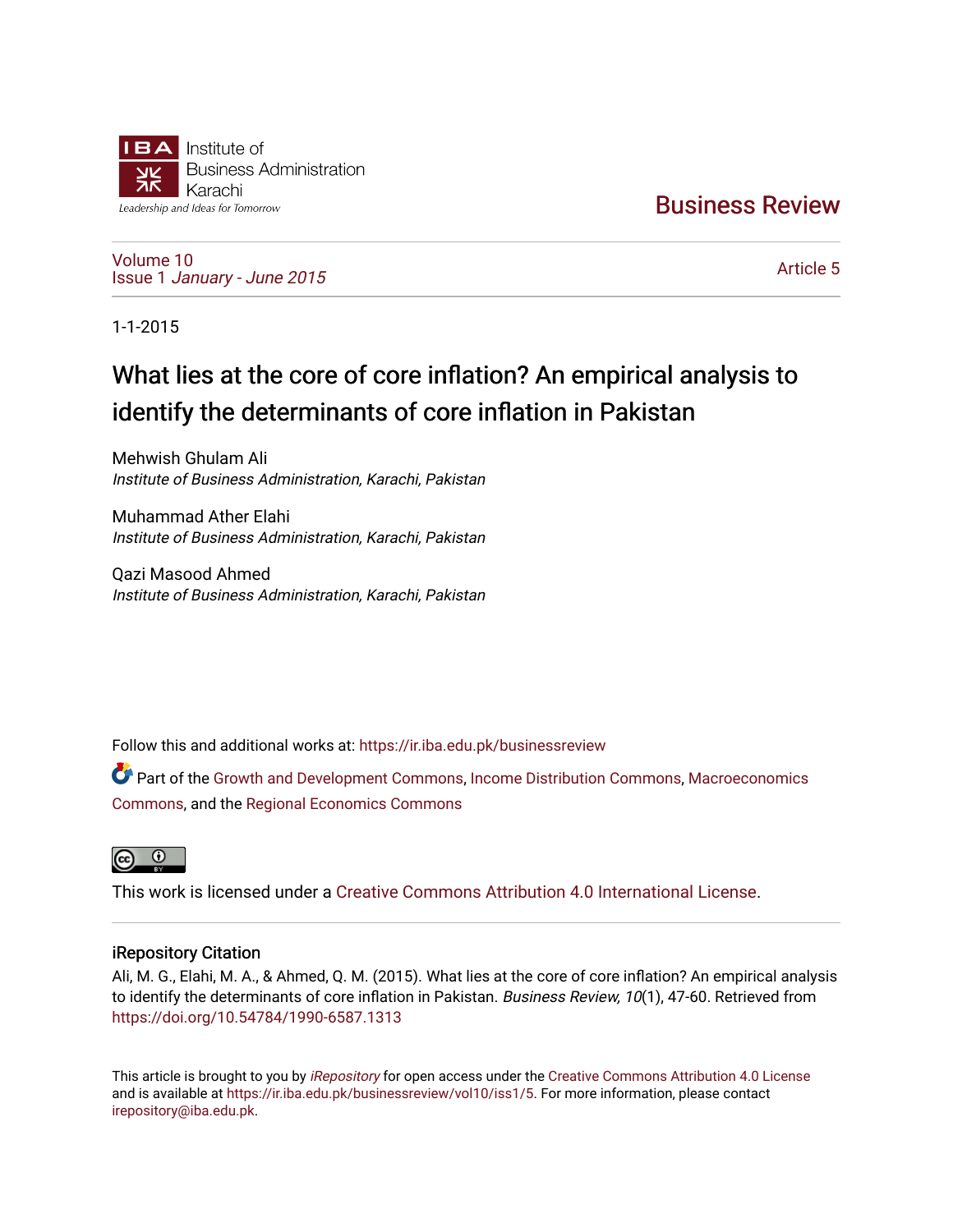# ARTICLE

# WHAT LIES AT THE CORE OF CORE INFLATION? AN EMPIRICAL ANALYSISTO IDENTIFY THE DETERMINANTS OF CORE INFLATION IN PAKISTAN

Mehwish Ghulam Ali Institute of Business Administration, Karachi Pakistan

Muhammad Ather Elahi Institute of Business Administration, Karachi Pakistan

Qazi Masood Ahmed Institute of Business Administration, Karachi Pakistan

#### Abstract

Core inflation leads to erosion of purchasing power and distorts income distribution in favour of the rich and the creditors. Further, it aggravates poverty due to its regressive effect. By targeting core inflation, the Central Bank attempts to reduce poverty and improve income distribution. The Central Bank does and should target core inflation for the aforementioned objectives, hence it becomes necessary to identify if factors apart from monetary policy affect core inflation. This paper aims to identify the determinants of core inflation in Pakistan. This study is motivated by the lack of work done in identifying the determinants of core inflation in Pakistan. Using OLS analysis, we find that adaptive expectations, loans to private sector, real GDP growth rate and exchange rate all impact core inflation. Adaptive expectations are the largest contributor to core inflation.

Keywords: Inflation, Monetary Policy

JEL Classification:E31,E52

#### Introduction

A low and stable level of inflation is necessary for economic growth, but if it exceeds a threshold level it will cause more harm than good to the economy. In the case of Pakistan the threshold level is 9 percent based on CPI headline inflation (Mubarik, 2005). However, using headline inflation may not always be a preferred option for policy making. This is because headline inflation is affected by transitory changes in prices that are not in the control of monetary authorities. Under the umbrella of "inflation" we find three categories namely food inflation, non-food (also sometimes referred to as fuel inflation) inflation and core inflation. While food and fuel inflation are self-explanatory terms, core inflation warrants some introduction. It is the long run trend of inflation and is most commonly referred to food non fuel inflation. Specifically, it is headline inflation adjusted for transient and non-monetary shocks. All three categories i.e. food, fuel and core inflation, contribute to overall inflation rate in the economy and each of the three is affected by different factors. Knowledge of the causes of the transitory component and general trend is important for policy makers for devising the most suitable policies.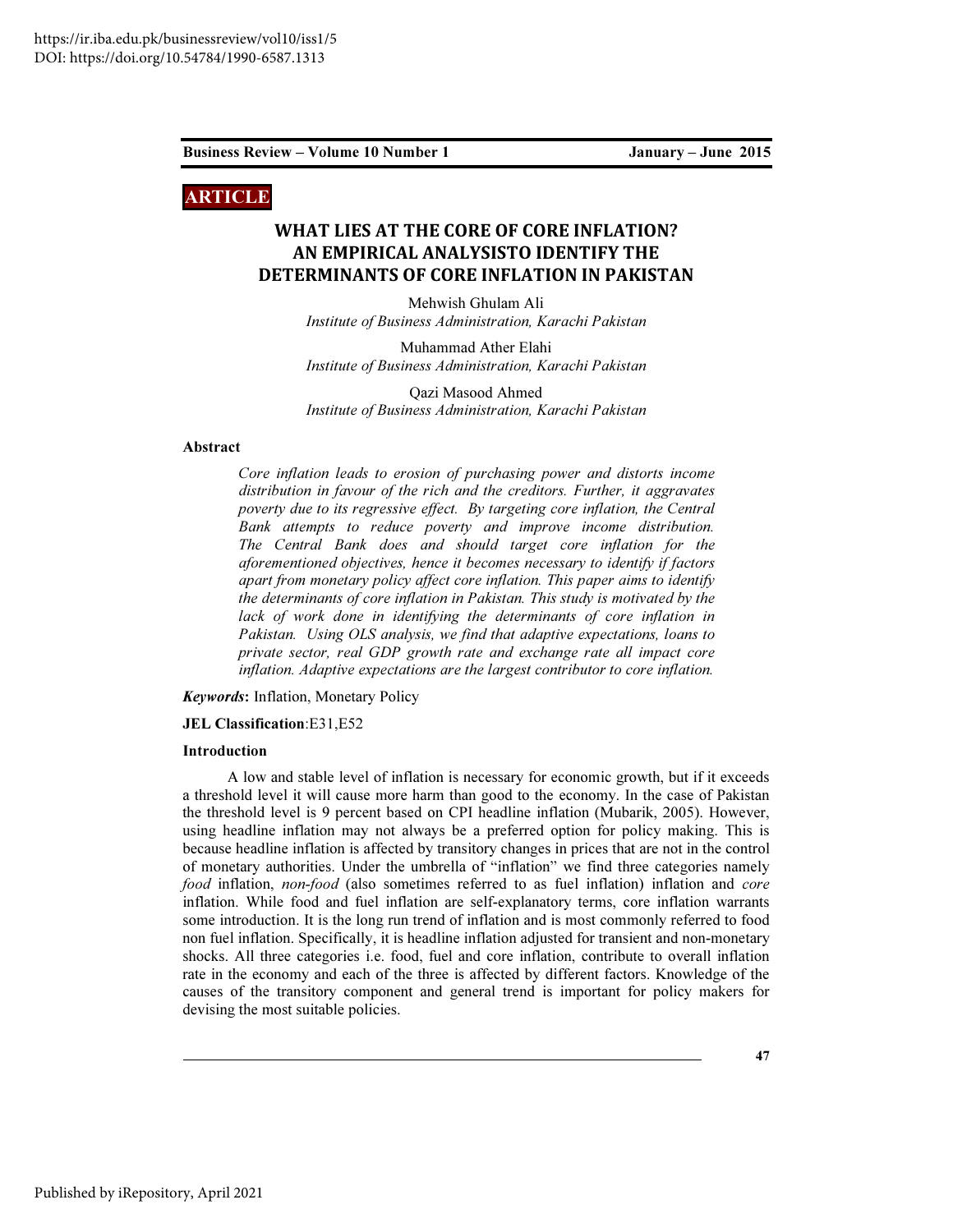In recent times, an increasing number of Central Banks are identifying price stability as their operational goal. This is because inflation leads to erosion of purchasing power and distorts income distribution in favour of the rich and creditors. Further, it aggravates poverty due to its regressive effect. By targeting inflation, the Central Banks attempt to reduce poverty and improve income distribution. Identifying the determinants of each type of inflation will help identify which policy makers are most apt to deal with which kind of inflation. Policies to counter food and fuel inflation may not fall directly under the domain of the Central Bank whose focus is core inflation. The tools available to the Central Bank, when addressing inflation, are the various channels of the monetary policy transmission mechanism. There exists a gap when the question comes of identifying how these and other factors affect core inflation. This hidden information about core inflation needs to be extracted. In this paper we conduct this exercise for Pakistan by analyzing the determinants of core inflation. At policy level, the knowledge will help in better management of monetary policy in Pakistan

The objectives of this paper are threefold:

- 1. A re-assessment of the relationship between monetary policy and core inflation in Pakistan.
- 2. An analysis of the determinants of core inflation in Pakistan i.e. once adjusting for transient and non-monetary shocks are there any factors, including transmission mechanism of monetary policy, which systematically affect inflation in the long run
- 3. An empirical estimation of the contribution of determinants of core inflation in Pakistan.

Using data from 1981-2012, this paper attempts to understand what factors affect core inflation. The rest of the paper is organized as follows: Section II provides a review of literature, Section III discusses the trend of core inflation in Pakistan, Section IV discusses data and methodology, Section V provides results and Section VI concludes.

#### Review of Literature

Calculation of Core Inflation

The first step is to understand how core inflation is calculated. We explore the methods employed by the State Bank of Pakistan to calculate core inflation. (Tahir, 2003) Explains that CPI changes are both positively skewed and leptokurtic in Pakistan. This means that for the CPI, exceptionally large price changes are more common than in a normal distribution and that exceptional price rises are more common than exceptional price declines. Headline inflation, is not a robust estimator for studying the general trend of inflation. Two methods for estimating core inflation are provided by the author: exclusion approach and trimmed mean approach.

The exclusion approach excludes prices of food and energy groups from the calculation of core inflation. While this method is transparent and easily verifiable, the exclusion is arbitrary. Another limitation in this approach is potential information loss due to exclusion of food and energy prices. And finally, excluding food and energy groups does not guarantee that the remaining price items will not include transitory shocks.

This justifies use of the second method which is the Trimmed Mean Approach. In this approach price changes are arranged from lowest to highest in each period and then zero weights are attached to a fixed percentage of items from both ends of the tails while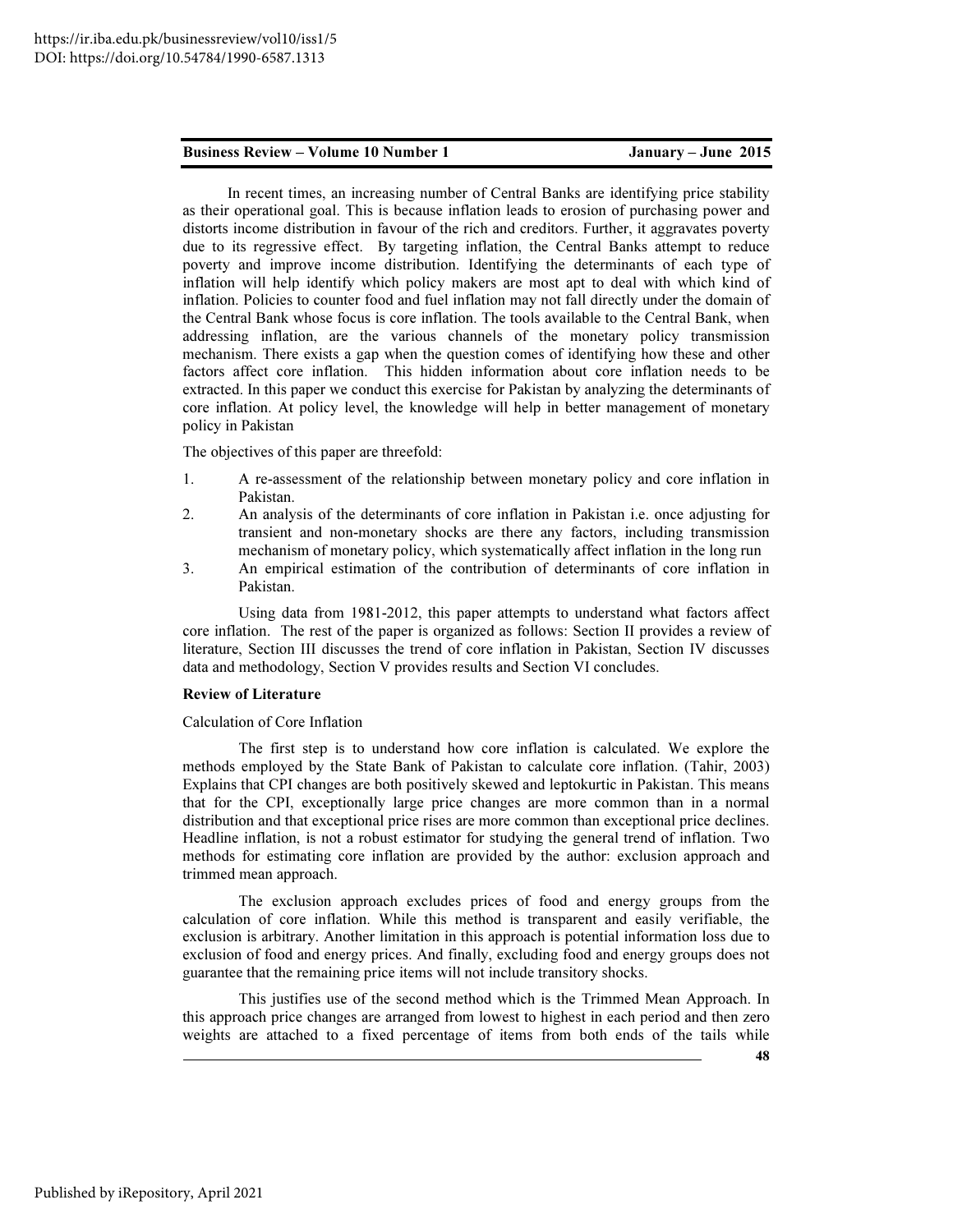calculating the mean. This removes the need to exclude any item a priori. However, the percentage of items to which zero weights need to be attached still needs to be decided. For a core inflation measure to be accurate it should fulfill two criteria. One is that over a long period of time average rate for both core and headline inflation is the same. The rationale is that in the long run transitory effects die down. The second is that core inflation should move closely with the trend rate of inflation. The author finds that trimmed mean levels of core inflation at 10%, 15% and 20% all fulfill the first criteria. Further, out of the three trimming at  $15\%$  seems to fulfill the second criteria best.<sup>1</sup>

There is no one infallible measure of calculating core inflation(Lodhi, 2007)evaluates the core inflation measures in Pakistan and discusses the limitations of the exclusion and trimmed mean approach. He finds that exclusion approach is not strictly exogenous and has dual causation with headline inflation. Trimmed mean approach while satisfying the erogeneity criteria systematically understates true core inflation because of uniformly trimming from the top and bottom of the distribution.

For a policy maker, knowing what determines inflation is as important as studying its trend. (Khan & Schimmelpfennig, 2006)correctly point out that if inflation in Pakistan is a monetary phenomenon then the Central Bank is right authority to tackle it, however if it is affected by supply side factors such as support prices of wheat then it should be tackled by Ministry of Agriculture. They find that in the short run wheat support prices affect inflation while in the long run it remains a monetary phenomenon with a one year lag.

Adaptive expectations play a key role in determining the rate of inflation. ( Khan, Bukhari, & Ahmed, 2007)address this question when they study the effect of both demand and supply side factors on headline inflation in Pakistan. They find that historically and more recently till 2005-06 adaptive expectations contributes have a pivotal effect on headline inflation. This is through the food channel, which comprises of half the budget for household expenditures.

Much work has been done to see what affects food and non-food inflation. (Khan  $\&$ Qasim, 1996) disaggregate inflation into food and non-food inflation. Further they calculate non-food inflation by deriving the residual from total inflation when effect of food inflation has been extracted. Using co integration they find current money supply to impact overall inflation, food inflation and non-food inflation positively. The inertia effect of money supply on overall inflation and non-food is positive but wears off. Imported prices have a positive effect on overall and non-food inflation but the effect wears off subsequently as well. All three inflation categories have a negative relationship with supply side variables suggesting that an increase in GDP (food and non-food) would lead to a reduction in inflation. Wheat support price has a huge and positive impact on food inflation.

#### Determinants of Core Inflation

The Central Bank targets core inflation for price stability either through money supply or interest rate. These two factors individually and jointly affect macroeconomic variables through various channels. For Pakistan, the four most pertinent channels are: the

<sup>&</sup>lt;sup>1</sup>(Riazuddin, Lodhi, Ashfaq, & Ahmad, 2013)have worked further using the Trimmed Mean Approach to calculate core inflation based exclusively on the permanent part of CPI based on monthly data. This allows including those food and fuel items that display persistent price behaviour in Pakistan. This new measure has been named Relatively Stable Component of CPI (RSC-CPI)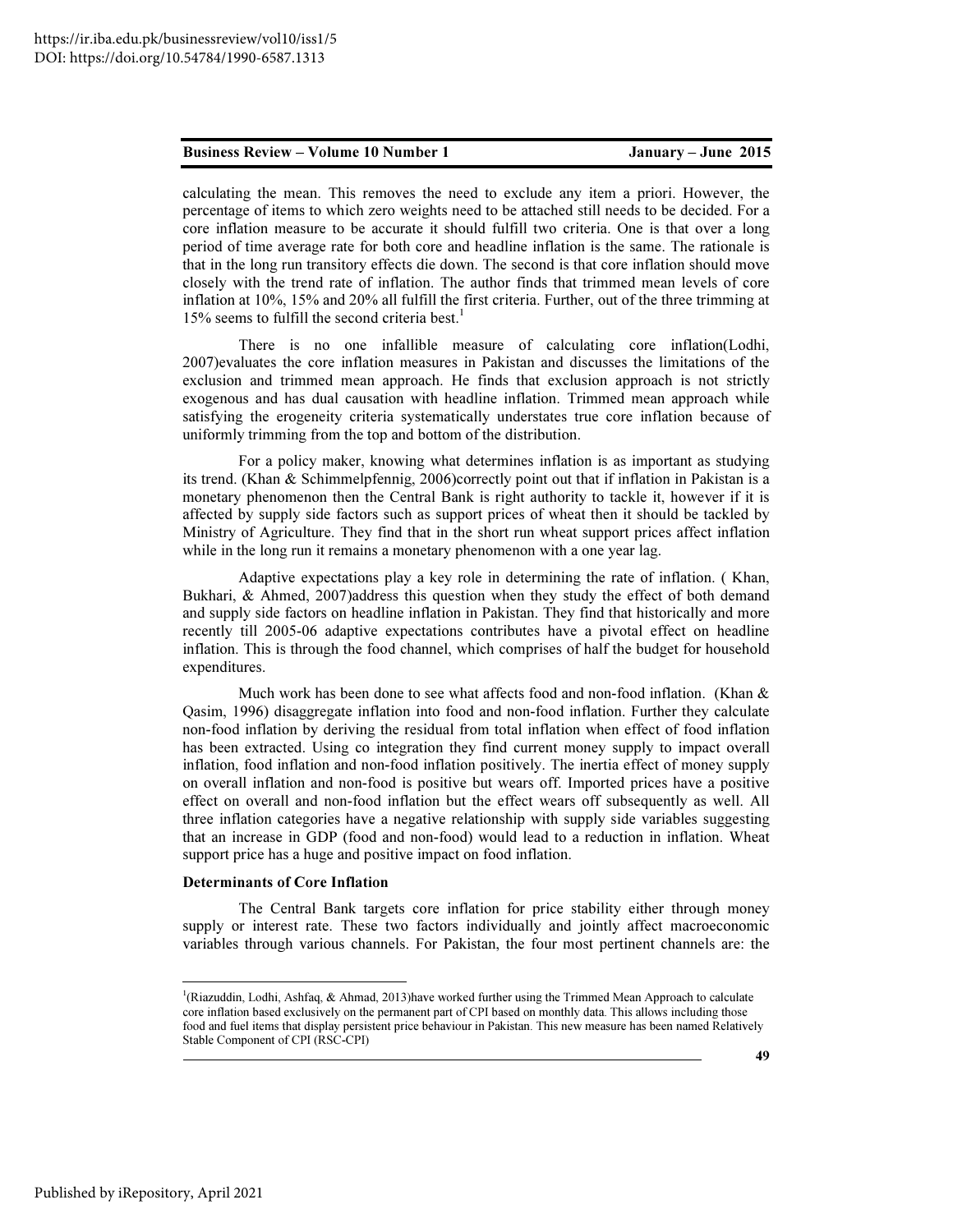interest rate channel, the credit channel, asset price channel and the exchange rate channel. This mechanism has also been known as the transmission mechanism of monetary policy.(Agha, Ahmed, Mubarik, & Shah, 2005)A discussion of each of these branches follows.

The process for changing money supply starts with open market operations and from there it can affect the economy jointly or individually through any of the following channels. Altering the discount rate directly affects market interest rates and deposit and lending rates of the banking sector. This is the interest rate channel. A higher discount rate (or a lower money supply) would affect the loans made out by commercial banks through the credit channel. Current monetary policy and expectations about future monetary policy based on the present can lead to revision in asset prices (e.g. changes in the stock market index) through the asset price channel. The exchange rate channel can affect prices directly though price of imports (though it might have more of an effect on headline inflation rather than core inflation). It can also have an effect through speculation.<sup>2</sup>

In determining the long term trend of prices, it is expected that people will use past prices in forming perceptions about future prices i.e. in the absence of complete information, it can be expected that people will assume, in some part, that the trend of prices which has occurred in the past can be expected to continue in the future. If prices have been high in the past, people will predict prices to be higher in the future as well. This predictive behaviour of people then becomes a self-fulfilling prophecy<sup>3</sup>. However, given additional information, people will revise their perceptions. This is where the role of a central bank is pivotal. If a central bank announces and goes on to implement a monetary policy which causes people to revise their perceptions of prices in a desired manner then that policy of the central bank is credible. However, if people do not revise their perceptions, even after a policy has been set in place, then that policy is not effective in controlling core inflation. In reality it may be the case the individuals use both their past perceptions and review their perceptions after policy measures.

#### Trend Analysis

Figure 1 shows the trend of core inflation from 1984-2011. From Mid 1980's to 1990 core inflation was at 4.87%. But in the early 1990's core inflation increased sharply before following a downward trend with the average rate for the period 1990-1995 being in double digits at 12.4%. The 1990s were an era of trade liberalization policies and changing governments. In 1988 Pakistan moved from a military regime to a democratic government where Benazir Bhutto became the prime minister of Pakistan. In 1991 there is a structural break in core inflation, with core inflation sky rocketing to 18% and reaching a high of 30% in 1992 before falling sharply to slightly below 10% in 1993. In July 1998 the Pakistani exchange rate shifted to a managed exchange rate. In 1999 the democratic government was overthrown in a military coup by General Pervez Musharraf. This accounts for the second structural break in1999 when core inflation increased from about 10% to 17%.

Figure 1: Core Inflation In Pakistan 1984-2011 (Appendix Page 56)

<sup>2</sup>http://www.ecb.europa.eu/mopo/intro/transmission/html/index.en.html

 ${}^{3}E.g.$  if shop keepers will raise prices, expecting market prices to be higher and in turn market prices will actually become higher since the shop keepers increased their own prices to begin with.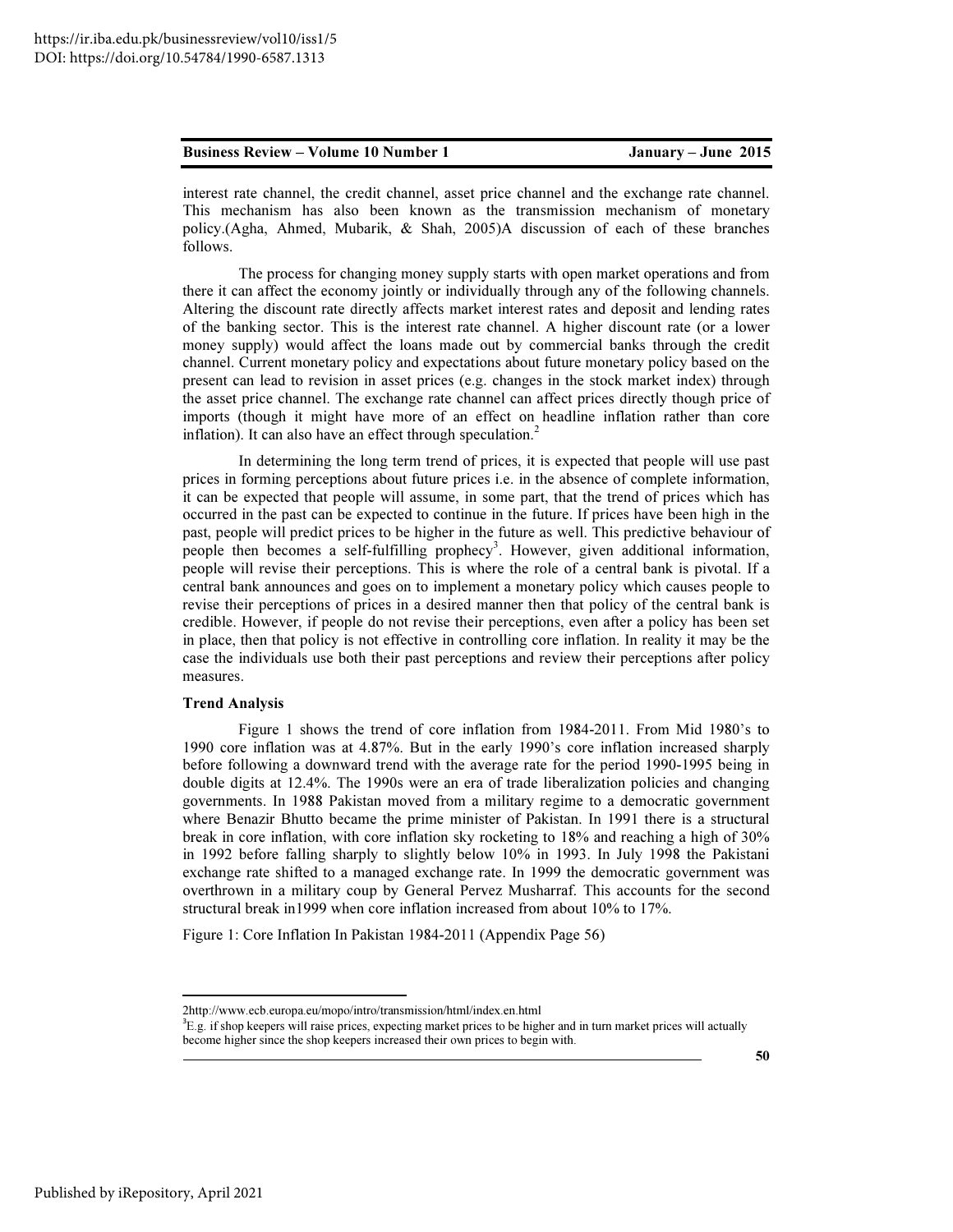#### January - June 2015

During the military rule of General Pervaiz Musharraf core inflation is seen to fall in the 2000's. Generally military regimes are known to favour the reduction in populist policies which lead to lower and more disciplined government borrowing. Core inflation fell sharply the 2000's. Generally military regimes are known to favour the reduction in populist policies which lead to lower and more disciplined government borrowing. Core inflation fell sharply in 2000 and then remained at a low le It would be imprudent not to mention here that the terrorist attacks of 9/11 and Pakistan's joining the war on terror led to an increase in foreign inflows into the country and could explain the decrease in government borrowing from domestic sources. A rapid monetary expansion in 2004-2005 led to an increase in core inflation in the following years. In 2008 Musharraf resigned and the impact was felt immediately with core inflation increasing amongst this uncertainty in 2009. In 2008/2009 there was a sharp increase in core inflation which was at high of 18.75% in the second quarter of 2009 and then gradually settled at 10.71% in the second quarter of 2010. Since then it has hovered near the 10% level. It would be imprudent not to mention here that the terrorist attacks of 9/11 and Pakistan's<br>joining the war on terror led to an increase in foreign inflows into the country and could<br>explain the decrease in government borr https://ir.iba.edu.pk/businesreview/vol10/iss1/5<br>
DDG: https://doi.org/10.54784/1990-6587.1313<br> **Eusiness Review – Volume 10 Number 1**<br> **Dusing the military regimes are known to favour the reduction in populist policies<br>** 

#### Core Inflation and Monetary Policy

The inflation rate which State Bank would focus on is the core inflation. It warrants asking whether there has been any systematic relationship between the monetary policy and core inflation.

Figure 2 illustrates the relationship between the growth in broad based money supply and core inflation across time. <sup>4</sup>The graph suggests that a decrease in money supply (tightening of monetary policy) leads to an increase in core inflation (e.g. growth in money (tightening of monetary policy) leads to an increase in core inflation (e.g. growth in money supply was falling in periods from 1988-1990, 1993-1996, 1998-2000 but core inflation has been increasing, relatively stable and increasing respectively. Growth in money supply is been increasing, relatively stable and increasing respectively. Growth in money supply is highly fluctuating from 2001-2007 however core inflation remained relatively stable before increasing. From then from 2008-2010 money supply increased but so did inflation.



Figure 2 illustrates that a tightening of monetary policy is actually leading to an in core inflation. This has been described as the price puzzle by (Javid & Munir, increase in core inflation. This has been described as the price puzzle by (Javid & Munir, 2013). They describe this puzzle as an increase in interest rates leads to an increase and not decrease in prices.

 $\overline{a}$ 

<sup>&</sup>lt;sup>4</sup> We have not shown the relationship between core inflation and discount rate since discount rate has been only a recent tool in controlling inflation. The relationship is shown in Appendix A1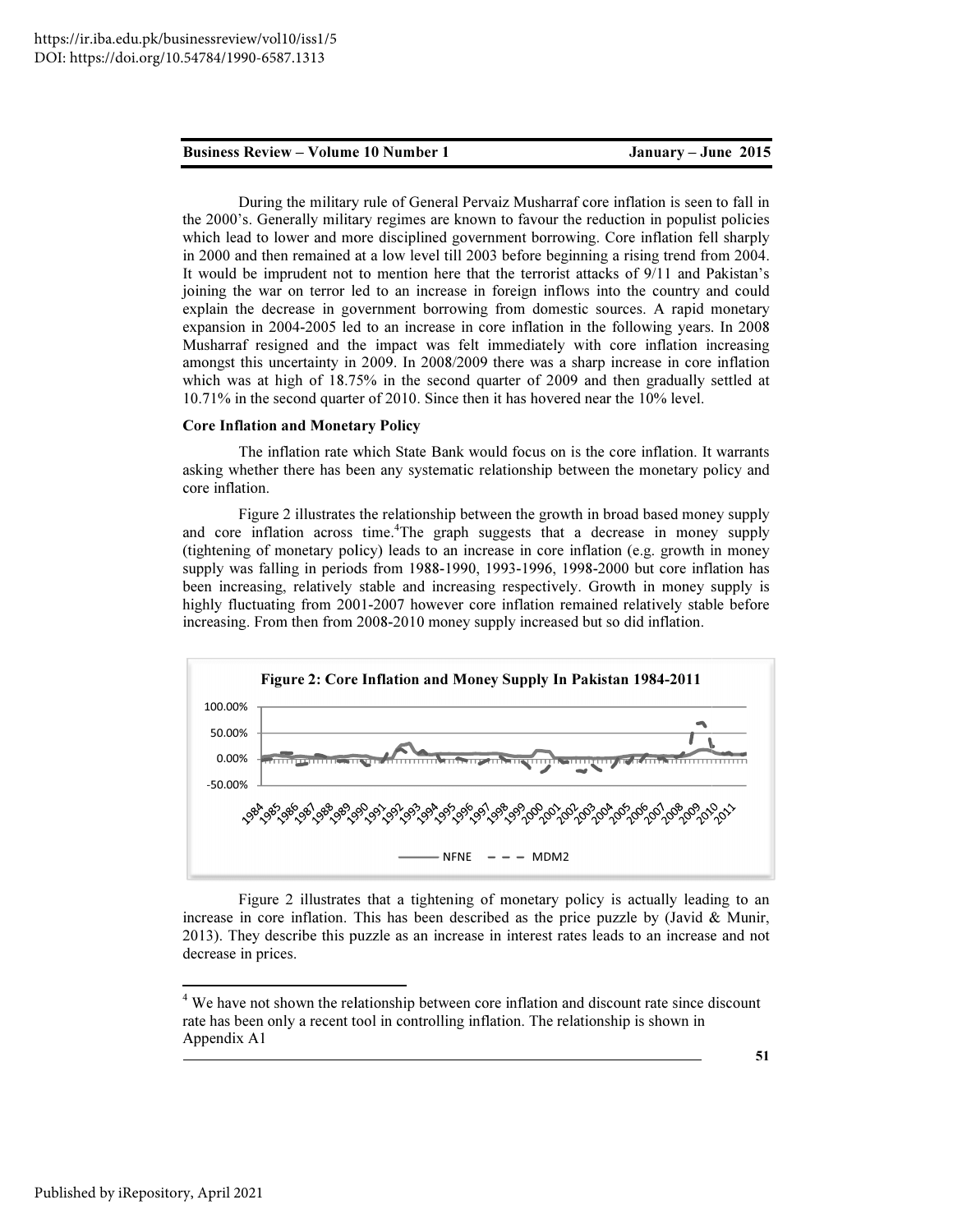January - June 2015

The decrease in prices due to a tightening of monetary policy comes much The decrease in prices due to a tightening of monetary policy comes much later (Javid & Munir, 2013) The impact of money supply on the price level is seen 4-6 quarters after the policy has been implemented. If money supply was changed in  $t=0$ , the effect on prices would be seen in year  $t=1$  or year  $t=1.5$ . Figure 3 illustrates that money quarters after the policy has been implemented. If money supply was changed in t=0, the effect on prices would be seen in year t=1 or year t=1.5. Figure 3 illustrates that money supply growth at a lag of  $6<sup>5</sup>$  quarte current money supply growth.



This answers the first objective i.e. is there a relationship between core inflation and monetary policy. We find that a relationship does exist between current money supply and core inflation though not one we would expect. We also find that money supply seems to have the desired effect on core inflation after a lag of 6 quarters. This answers the first objective i.e. is there a relationship between core inflation and metary policy. We find that a relationship does exist between current money supply and re inflation though not one we would expect. W

What are the various channels through which monetary policy affects core inflation? Apart from monetary policy do some other factors systematically affect core inflation? We address these questions in our next section.

#### Data and methodology

Table 1 : List of Variables with Descriptive Statistics

 $\overline{a}$ 

The time period of data is from 1981 to 2012. Table 1 provides descriptive statistics of the data used. The major focus in designing methodology was to provide list of factors affecting core inflation. The following equation was estimated:

 $Log(NFNE_t) = \beta_0 + \beta_1 Log (Money Supply_t) + \beta_2 Log (Money Supply_{t-0}) + \beta_3 (Discount Rate_t) + \beta_4$ *(Discount Rate<sub>t-6</sub>)*+ $\beta_5$ Log(*KSE Index<sub>t</sub>)* + $\beta_6$  Log(*KSE Index<sub>t-4</sub>)* +  $\beta_7$ (*Exchange Rates<sub>t</sub>*) +β<sub>8</sub> (*Exchange Rates*<sub>t-4</sub>)+ β<sub>9</sub>Log(*Loans to private sector as a ratio of money supply*<sub>*t*</sub>)+ $\beta_{10}$  Log (*Loans to private sector as a ratio of money supply<sub><i>t*-4</sub>)</sub> + β<sub>11</sub>(*T-Bill Rate<sub>l</sub>*)+β<sub>12</sub> (*T-Bill Rate<sub>t-4</sub>)*+β<sub>13</sub>Log(*Domestic Government Borrowing as a ratio of Real GDP*<sub> $θ$ *</sub></sub> + β<sub>14</sub>Log(Domestic Government*</sub> *Borrowing as a Ratio of Real GDP*<sub>*t*-6</sub> $)+$ β<sub>15</sub>(*Dummy.91*) + β<sub>16</sub>(*Dummy.99*) + β17(*Dummy.09* <sup>6</sup>*)+*β21Log*(Real GDP (Real* t*)+*β21Log*(Real GDP*t-4*)* ) +  $β_{18}Log(NFNE_{t} - 1) + β_{19}Log(NFNE_{t} - 4) + β_{20}Log(NFNE_{t} - 1)$ 

<sup>&</sup>lt;sup>5</sup> We conducted a similar exercise for money supply with a lag of 4 quarters (12 months).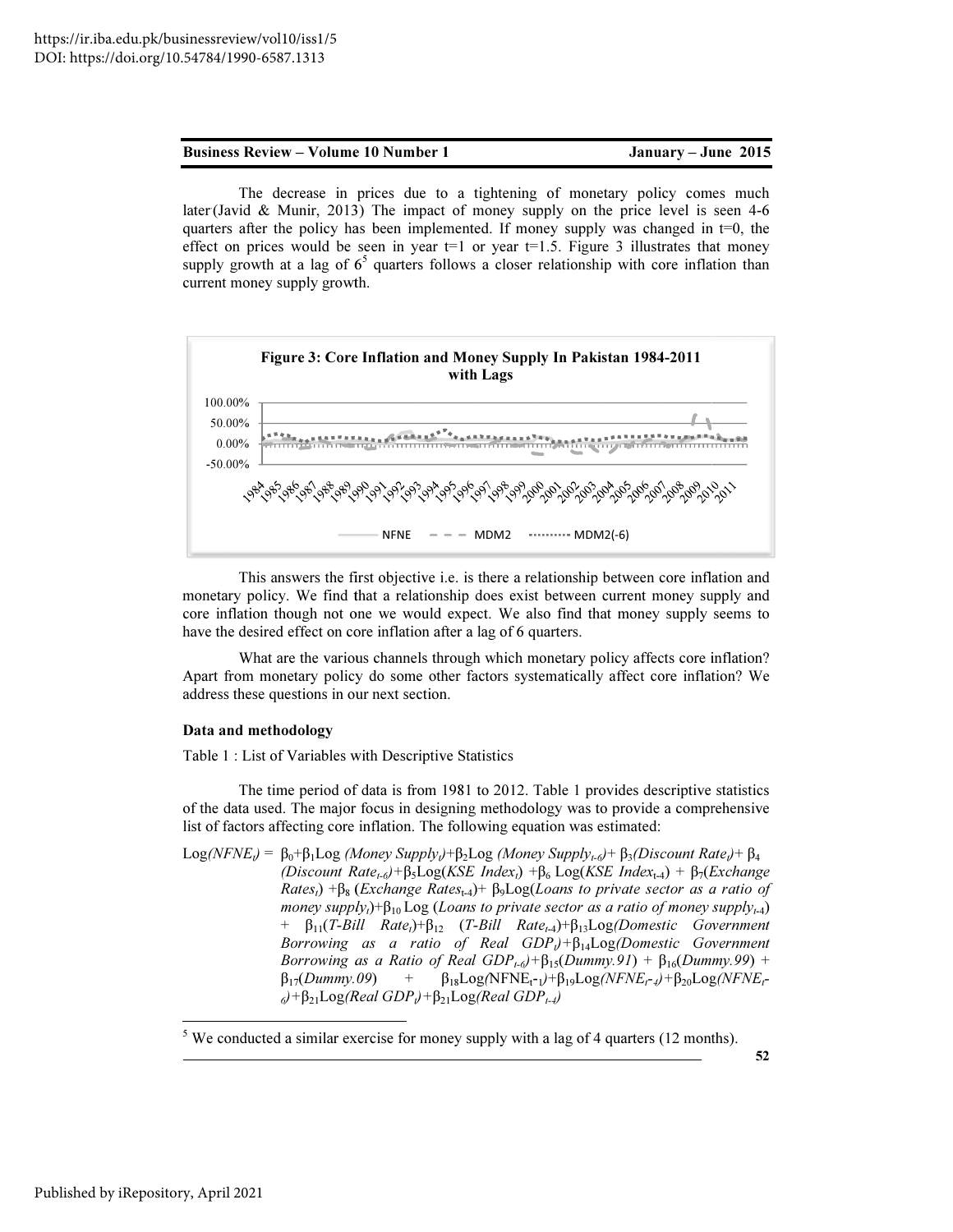In the above specification, NFNE is Non Food Non Energy Inflation. Money supply, discount rate and four channels of monetary policy transmission mechanism are used to determine core inflation. These include KSE Index, Exchange rates, loans to private sector, real GDP growth rate and t-bill rate. We include domestic government borrowing because of inflationary pressures of government borrowing on headline inflation. Time dummies specify structural breaks in data.

Any factor which will have a persistent effect on inflation in the long run will also affect core inflation. Adaptive expectation plays a critical role in the persistence of trend of inflation. Even when volatility in prices is not considered, people take current prices as a measure by which to gauge and predict what future prices might be. If current prices are high, then even under normal demand and supply conditions of economy these higher prices will be carried forward because people will *expect* them to be higher. This in turn will affect how people perceive their salaries and expenditures should change in order to keep purchasing power constant, whether they should buy certain goods today in the anticipation of higher prices in the future, there might be speculator pressures in asset and credit markets and resources may be diverted from investments into manufacturing good into savings today in lieu of expectations of higher prices in the future. If on average the expectation of higher prices in the future is a trend, then this will translate in higher prices in the future even in the absence of shocks to the system. To capture this effect the lags of NFNE are taken at 4 and 6 quarters The expected sign is positive i.e. since people on average assume prices to be higher in future, then on average a long term trend of higher prices is observed.

To study the impact of the transmission mechanism of monetary policy on core inflation, we look at the following variables: Broad Money M2, Discount Rate, Loans to private sector as a ratio of money supply, T-bill rate, Karachi stock exchange index and real effective exchange rate. An explanation for the use of these variables has already been described previously.

The effect of domestic government borrowing on core inflation can go either way depending on how the money is spent and more importantly how the debt is serviced. If the money is spent in lucrative economic activities, then theoretically, the government debt should refinance itself. If however, the money was not spent in profitable economic activities then the government debt can be financed by printing money or monetization of debt. This will lead to inflationary pressures. In essence the amount of nominal goods in the economy would increase (currency) while the amount of real goods in the economy would not (It could remain unchanged or fall). Either way this would drive up prices. If on average monetization of debt is a frequent occurrence in an economy then this would affect core inflation. The amount of the effect would vary depending on how far the economy is from the potential.

The impact of real GDP on core inflation can go either way. In case of the economy operating near full employment levels, an increase in real GDP can induce inflation. However, for countries operating away from full employment level i.e. countries where there is unutilized excess capacity then an increase in real GDP can actually reduce inflationary pressures. For Pakistan, we expect this effect to be negative.

The dummy variables have been included to account for structural break in data at time periods 1991, 1999 and 2009.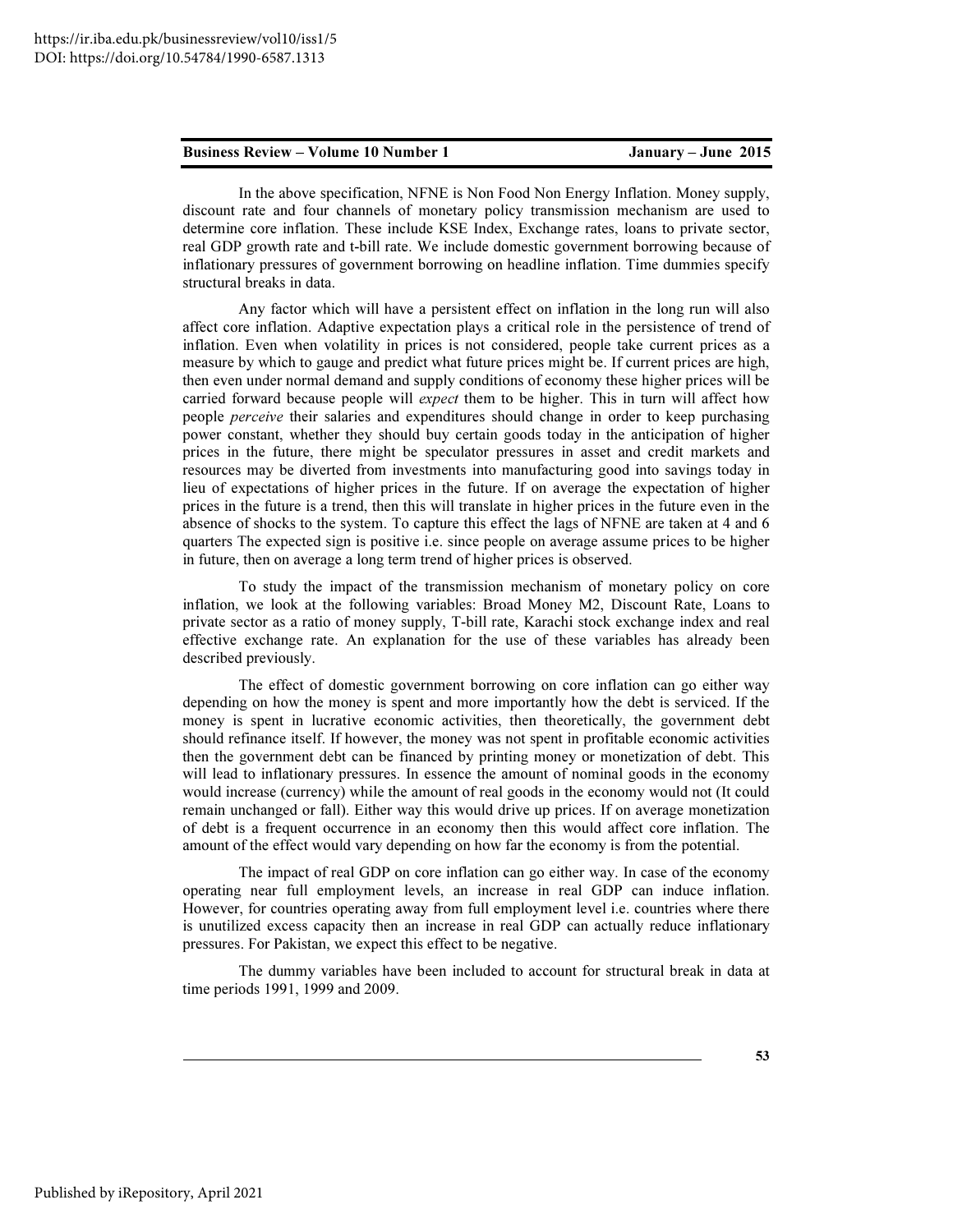#### Results

The first task was to check the stationary conditions of the variables under consideration. For this we apply the Augmented Dicky-Fuller Test to check whether any variable has a unit root. The results indicate that all variables except growth in KSE Index and growth in exchange rate have a unit root at level but not at first difference.

### Table 2: Augmented Dickey-Fuller Test of Residuals

All coefficients, except the time dummies, discount rate and t bill rate are in log form along with the dependent variable NFNE and hence they can be interpreted as elasticity

#### Table 3: Dependent Variable Core Inflation (Non Food Non energy)

Immediate impact of adaptive expectations is significant but further impacts are not. Of the four channels of monetary policy transmission mechanism, the credit channel and the exchange rate channel have a significant impact on core inflation. The credit channel operates through loans to private sector as a ratio of money supply and real GDP. Both current and lagged loans to private sector as a ratio of money supply are significant. Current real GDP is highly significant whereas lagged real GDP is weakly significant. Current exchange rates do not have an impact on core inflation but lagged exchange rates are significant. The interest channel and the asset price channel are insignificant. Once accounting for these channels, both monetary policy instruments are insignificant and so is government borrowing. Of the three time dummies, 1999 and 2009 are significant.

Adaptive expectations, current loans to private sector, lagged exchange rate and time dummies all have a positive impact on inflation, as expected and discussed. Current and lagged real GDP have a negative impact on core inflation.

Figure 4 summarizes the contribution of each determinant to total core inflation. It is striking that adaptive expectations consistently affect core inflation.

A look at figure 4 reveals that from mid-1980 to mid-2005 the role of adaptive expectations in determining core inflation was increasing. This era was characterised as one with a high level of uncertainty. This era saw a shift in government from military dictatorship to democracy to a military coup. Pakistan had nine different governments from 1988-2001 and entered into 9 different IMF agreements (Husain, 2002). As Pakistan began to experience trade liberalization she also underwent exchange change regime transformations. (Hamid  $\&$ Hamid, 1982)Amidst this uncertainty, it can be expected that role of adaptive expectations be large. Exchange rate was contributing significantly and positively to the core inflation. This is most evident in the mid-1980s and mid-1990s. Pakistan had recently moved from a fixed exchange rate system to a managed float. Briefly multiple exchange rates were considered before moving onto a dirty float in 1999 and then adopting a full-fledged market exchange rate in 2000.(Hyder & Mahboob, 2005)

From 2000 onwards as the government of General Pervaiz Musharaf took over, the role of adaptive expectations again increased. This can be justified by the events of 9/11 and later Pakistan joining the war on terror. During the same time two factors may have impacted core inflation. One, Pakistan joined the War on Terror and hence began to receive international aid. Two, the relationship between the IMF and the Musharraf government in the initial phases was strained at best. As a sign of good faith, the government took extreme measures to apply the conditions put forth by the IMF. These included, among other things,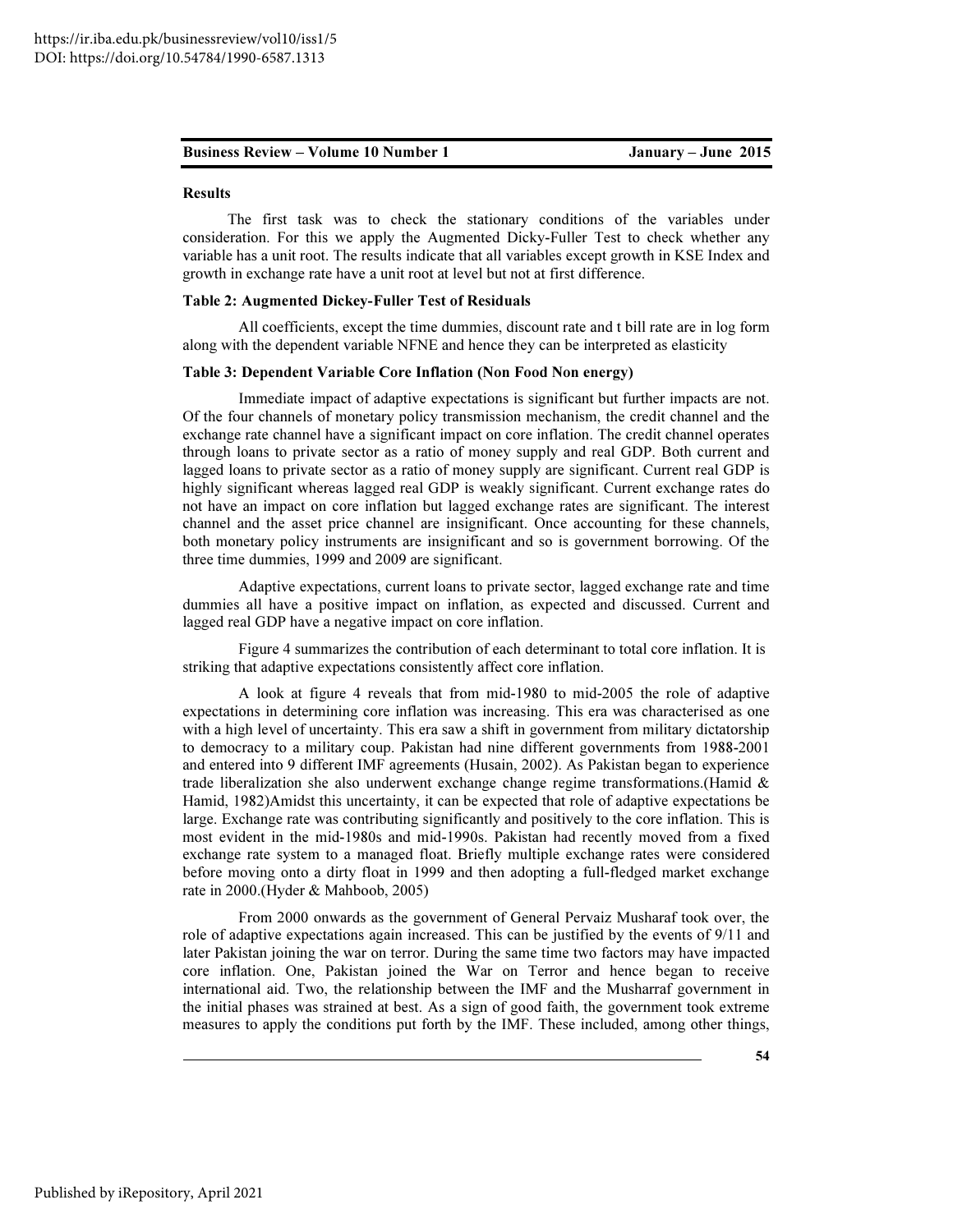| <b>Business Review – Volume 10 Number 1</b> | January – June $2015$ |
|---------------------------------------------|-----------------------|
|---------------------------------------------|-----------------------|

reduction in overall budget deficits, removal or distortions from economy, improved governance and increased spending on poverty. Out of the nine IMF agreements during the 1988-2001 era, only the one in Musharraf era was fully implemented.

### Figure 4: Temporal Contribution To Core Inflation

From 2008 as the PPP government took over, the impact of loans to private sector on core inflation virtually vanishes. As external finance inflows declined, banking sector credit to the public sector was increasing during this time period to finance the rising government borrowing. This rise in government borrowing due to rising budget deficit was due to a weak fiscal structure and increased fiscal decentralization without any clear rules, a large strain on government expenditures due to subsidies and government support of loss making public sector enterprises. During the same time impact of adaptive expectations rose.

#### Conclusion and Policy Implications

In this paper we attempt to answer three questions related to the relationship between monetary policy and core inflation, determinants of core inflation and contribution of each determinant to core inflation.

First, does monetary policy have an impact on core inflation? We find that it does have the expected impact through the credit channel and exchange rate channel. Second, we outline what factors determine core inflation and to what extent. In addition the credit channel and exchange rate channel, adaptive expectations play a pivotal role in determining core inflation.

Finally, to what extent do each of these determinants contribute to core inflation? We find that adaptive expectations have a significant impact on core inflation. Adaptive expectations have the largest impact on core inflation and loans to private sector are the second largest contributor to core inflation.

Why do adaptive expectations play such a large role in determining core inflation? This is particularly important when there is an active monetary policy which targets core inflation in Pakistan. The main question is that is the Central Bank effectively able to curb core inflation through its channels?

#### Acknowledgement

We would like to thank Adnan Haider for useful discussions on this topic. Any errors or omissions in this paper are our own responsibility. Views expressed here are those of the authors and not necessarily of the Institute of Business Administration, Karachi, Pakistan.

#### References

Khan, A. A., Bukhari, S., & Ahmed, Q. (2007). DETERMINANTS OF RECENT INFLATION IN PAKISTAN. Pakistan Insitute of Development Economics.

Agha, A., Ahmed, N., Mubarik, Y., & Shah, H. (2005). Transmission Mechanism of Monetary Policy in Pakistan. SBP-Research Bulletin Volume 1.

Hamid, N., & Hamid, J. (1982). Exchange Rate Reform in Pakistan. Economic Development Institute of the World Bank.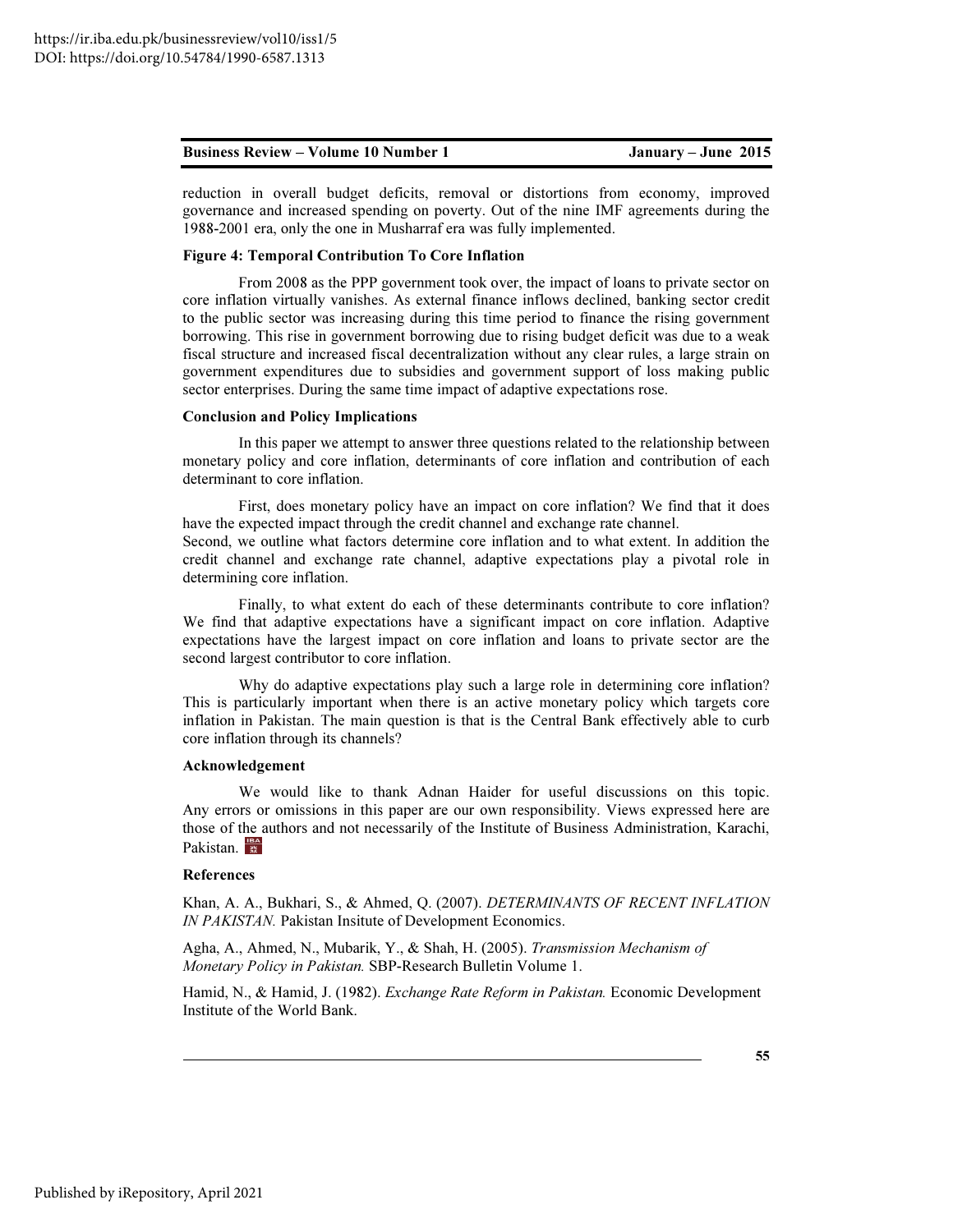January - June 2015

Husain, D. I. (2002). Pakistan and the IMF : 1988-2002. *International Expert Workshop*. German Foundation for Development .

Hyder, Z., & Mahboob, A. (2005). *Equilibrium Real Effective Exchange Rate and Exchange Rate Misalignment in Pakistan. Pakistan.* SBP Conference 2005.

IMF. (2012). IMF Country Report No. 12/35. International Monetary Fund.

Javid, M., & Munir, K. (2013). The price puzzle and monetary policy transmission mechanism in Pakistan: Structural VAR approach. 29th AGM and Conference PIDE.

Khan , M., & Schimmelpfennig, A. (2006). Khan , A. (2006). *Inflation in Pakistan: Money or Wheat?* IMF Working Paper WP/06/60.

Khan, A., & Qasim, M. (1996). *Inflation in Pakistan Revisited.* The Pakistan Development Review. 2006). *Inflation in Pakistan: Money or Wheat?* IMF<br>tion in Pakistan Revisited. The Pakistan Developmer<br>e Inflation Measures in. Karachi: State Bank Of<br>Growth: An Estimate of the threshhold level inflatio<br>ume 1.<br>., & Ahmad

Lodhi, M. A. (2007). *Evaluating Core Inflation Measures in.* Karachi: State Bank Of Pakistan.

Mubarik, Y. A. (2005). *Inflation and Growth: An Estimate of the threshhold level inflation in* pakistan. SBP-Research Bulletin Volume 1.

Riazuddin, R., Lodhi, M., Ashfaq, M., & Ahmad, B. (2013, October). A New Measure of Core Inflation in Pakistan No 66. *SBP Working Paper Series*.

Tahir, S. (2003). *Core Inflation Measures for Pakistan*. Karachi: State Bank of Pakistan.

### Appendix



*Source: State Bank of Pakistan* Tables and Figures

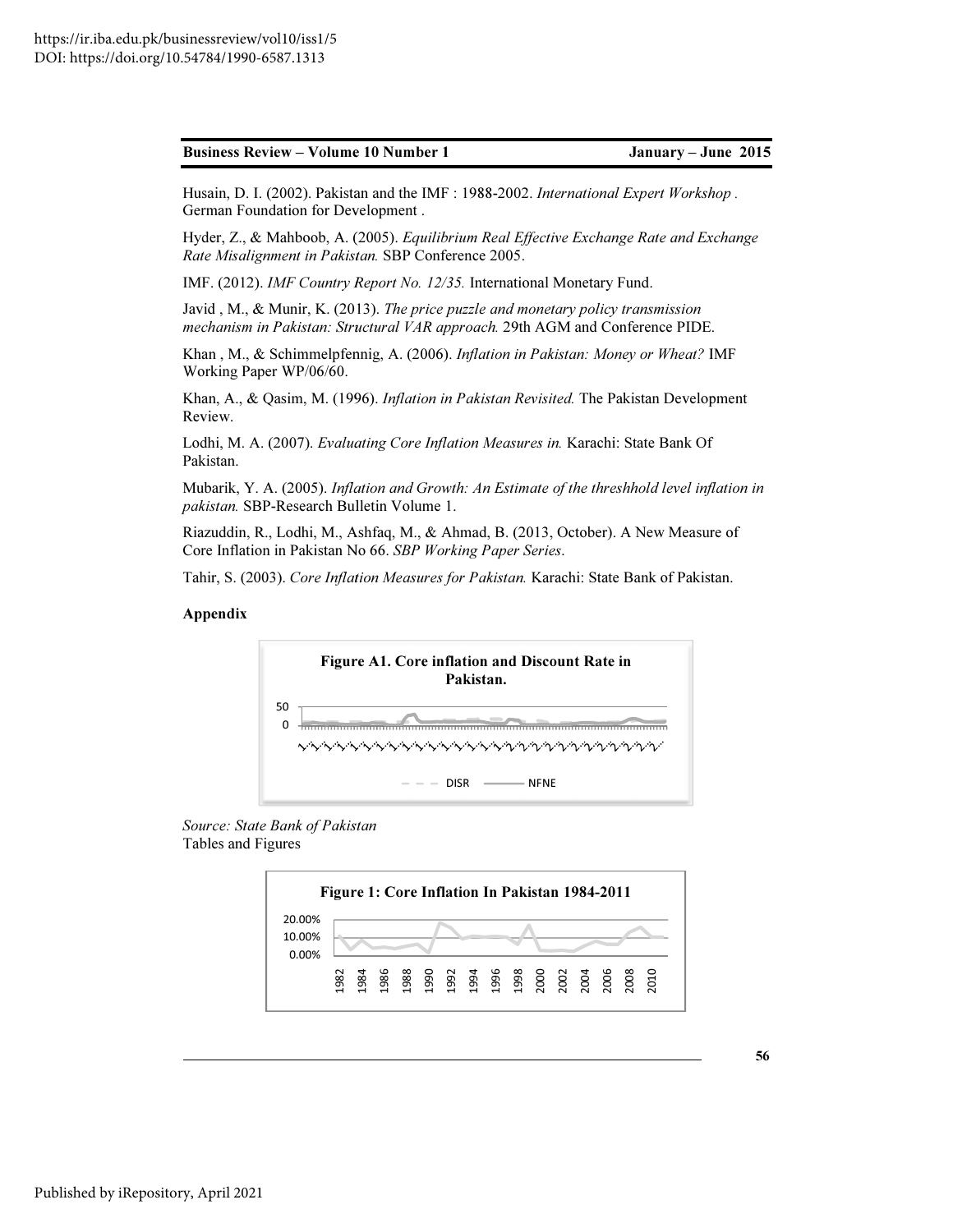| <b>Business Review – Volume 10 Number 1</b> |  |  |
|---------------------------------------------|--|--|
|                                             |  |  |

# January – June 2015

|                 |                          | Table 1: List of Variables with Descriptive Statistics |                  |                                               |                   |                |                            |                                              |
|-----------------|--------------------------|--------------------------------------------------------|------------------|-----------------------------------------------|-------------------|----------------|----------------------------|----------------------------------------------|
| Variable        | Core<br><b>Inflation</b> | Growth<br>in Money<br>Supply                           | Discount<br>Rate | Growth<br>in Loans<br>to<br>Private<br>Sector | Exchan<br>ge Rate | T Bill<br>Rate | <b>KSE</b><br><i>Index</i> | Domestic<br>Governme<br>n t<br>Borrowi<br>ng |
| Source          | <b>PBS</b>               | <b>SBP</b>                                             | <b>SBP</b>       | <b>SBP</b>                                    | <b>SBP</b>        | <b>SBP</b>     | <b>KSE</b>                 | <b>SBP</b>                                   |
| Mean            | 0.011                    | 0.000                                                  | 0.009            | 0.001                                         | 0.000             | 0.061          | $-0.003$                   | 0.004                                        |
| Median          | $-0.004$                 | 0.000                                                  | $-0.181$         | $-0.019$                                      | 0.001             | 0.112          | 0.013                      | 0.003                                        |
| Maximum         | 0.193                    | 0.074                                                  | 3.272            | 0.147                                         | 0.059             | 3.853          | 0.597                      | 0.347                                        |
| Minimum         | $-0.023$                 | $-0.053$                                               | $-3.096$         | $-0.094$                                      | $-0.071$          | $-3.932$       | $-0.819$                   | $-0.233$                                     |
| Std. Dev.       | 0.042                    | 0.030                                                  | 1.371            | 0.065                                         | 0.029             | 1.744          | 0.194                      | 0.140                                        |
| <b>Skewness</b> | 2.579                    | 0.231                                                  | 0.323            | 0.696                                         | $-0.131$          | $-0.202$       | $-0.626$                   | 0.088                                        |
| Kurtosis        | 9.165                    | 1.943                                                  | 2.896            | 2.297                                         | 2.592             | 2.741          | 6.514                      | 2.080                                        |
| Jarque-Bera     | 218.053                  | 4.493                                                  | 1.449            | 8.215                                         | 0.792             | 0.776          | 46.957                     | 2.959                                        |
| Probability     | 0.000                    | 0.106                                                  | 0.485            | 0.016                                         | 0.673             | 0.678          | 0.000                      | 0.228                                        |
| Sum             | 0.867                    | 0.001                                                  | 0.769            | 0.088                                         | 0.038             | 4.914          | $-0.261$                   | 0.316                                        |
| Sum Sq. Dev.    | 0.142                    | 0.074                                                  | 150.415          | 0.339                                         | 0.066             | 243.230        | 3.017                      | 1.567                                        |
| Observations    | 81.000                   | 81.000                                                 | 81.000           | 81.000                                        | 81.000            | 81.000         | 81.000                     | 81.000                                       |

#### Table Note:

PBS = Pakistan Bureau of Statistics SBP = State Bank of Pakistan KSE = Karachi Stock Exchange

| Table 2: Augmented Dickey-Fuller Test of Residuals* |             |             |                      |             |  |
|-----------------------------------------------------|-------------|-------------|----------------------|-------------|--|
|                                                     | Level       |             |                      | Difference  |  |
| Variable                                            | t-Statistic | Probability | t-Statistic          | Probability |  |
| Discount Rate                                       | $-0.2711$   | 0.5866      | $-9.7158$            | 0.0000      |  |
| Domestic Government Borrowing                       | 2.4362      | 0.9964      | $-7.1662$            | 0.0000      |  |
| Growth in KSE Index                                 | $-7.3450$   | 0.0000      | $\ddot{\phantom{0}}$ |             |  |
| Growth in Loans to Private Sector                   | $-2.0101$   | 0.5898      | $-13.2802$           | 0.0000      |  |
| Growth in Money Supply                              | $-3.0259$   | 0.1297      | $-7.8969$            | 0.0000      |  |
| Core Inflation                                      | $-1.8055$   | 0.6963      | $-8.2601$            | 0.0000      |  |
| Growth in Exchange Rate                             | $-5.9427$   | 0.0000      | $\cdot$              |             |  |
| <b>T-Bill Rate</b>                                  | $-2.0379$   | 0.5723      | $-6.5947$            | 0.0000      |  |

\*(optimal lag length is selected by AIC)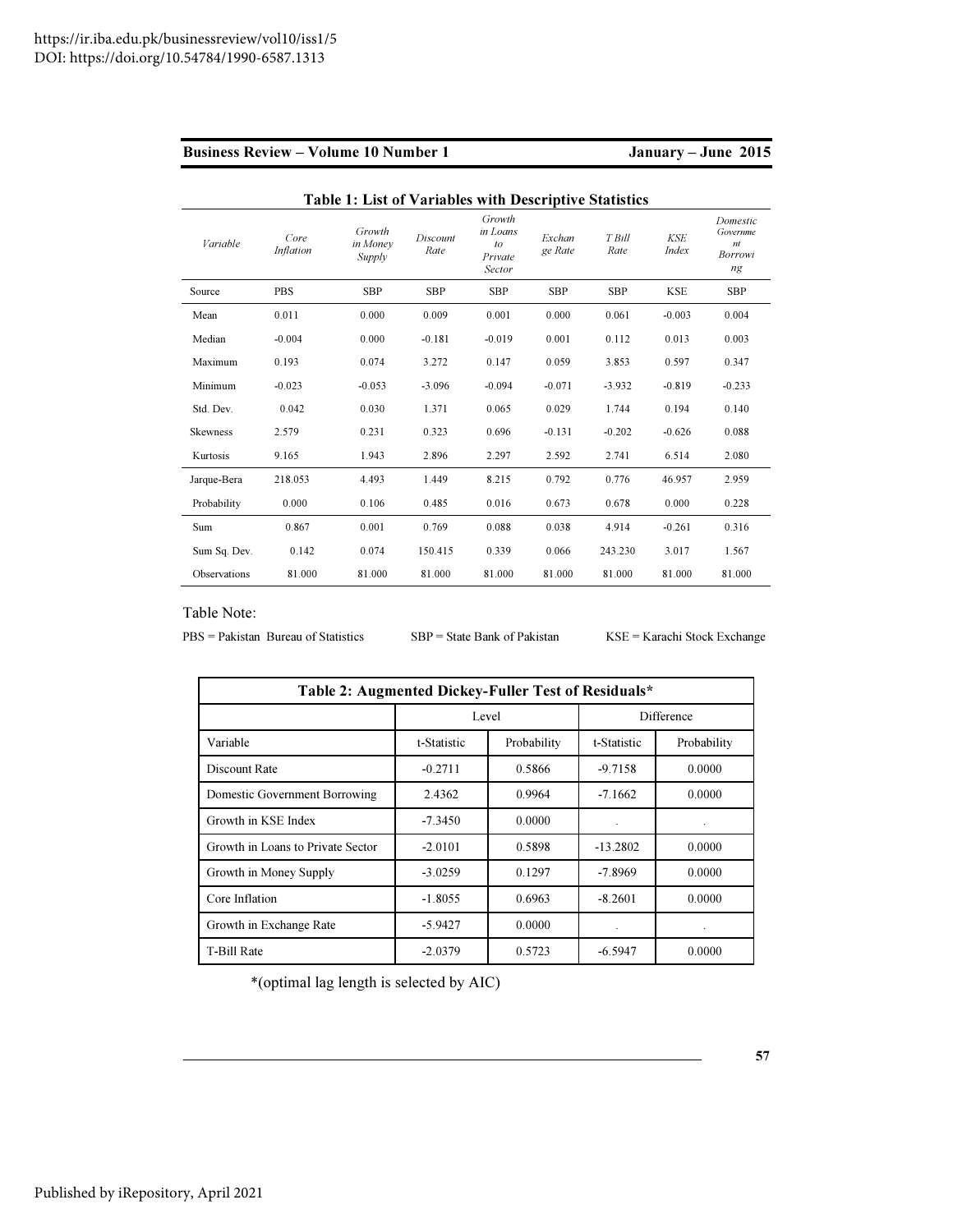| Sample (adjusted): 1992Q3 2011Q4                           |             |             |  |  |
|------------------------------------------------------------|-------------|-------------|--|--|
| Variable                                                   | Coefficient | t-Statistic |  |  |
| Constant                                                   |             |             |  |  |
| <b>Adaptive Expectations</b>                               |             |             |  |  |
| Core Inflation (t-1)                                       | 0.8776      | 12.8836     |  |  |
| Core Inflation (t-4)                                       | 0.1048      | 1.2854      |  |  |
| Core Inflation (t-6)                                       | 0.141       | 1.7505      |  |  |
| Loans to Private Sector as a Ratio of Money Supply (t)     | 0.1587      | 2.4779      |  |  |
| Loans to Private Sector as a Ratio of Money Supply (t-4)   | $-0.1486$   | $-2.6837$   |  |  |
| Exchange Rate (t)                                          | $-0.0259$   | $-0.438$    |  |  |
| Exchange Rate (t-4)                                        | 0.1383      | 2.3113      |  |  |
| Real GDP Growth                                            | $-1.4118$   | $-3.1806$   |  |  |
| Real GDP Growth (t-4)                                      | $-0.9302$   | $-1.8336$   |  |  |
| T-Bill Rate (t)                                            | $-0.0022$   | $-1.5854$   |  |  |
| T-Bill Rate (t-4)                                          | 0.0001      | 0.0963      |  |  |
| Growth in KSE Index (t)                                    | $-0.0049$   | $-0.5584$   |  |  |
| Growth in KSE Index (t-4)                                  | 0.0024      | 0.2443      |  |  |
| Growth in Money Supply                                     | 0.1075      | 1.1702      |  |  |
| Growth in Money Supply (t-6)                               | $-0.0043$   | $-0.0623$   |  |  |
| Discount Rate (t)                                          | 0.0012      | 0.7815      |  |  |
| Discount Rate (t-6)                                        | 0.000       | $-0.0052$   |  |  |
| Domestic Government Borrowing as a Ratio of Real GDP (t)   | $-0.0345$   | $-1.284$    |  |  |
| Domestic Government Borrowing as a Ratio of Real GDP (t-6) | $-0.0224$   | $-0.8489$   |  |  |
| Dummy for 1991                                             | $-0.0019$   | $-0.1592$   |  |  |
| Dummy for 1999                                             | 0.1134      | 7.4159      |  |  |
| Dummy for 2009                                             | 0.0172      | 2.7011      |  |  |
| R-squared                                                  |             | 0.9227      |  |  |
| Adjusted R-squared                                         | 0.8918      |             |  |  |
| Durbin-Watson stat                                         | 2.0983      |             |  |  |
| Breusch-Godfrey Serial Correlation LM Test:                |             |             |  |  |
| F-statistic                                                |             | 0.5251      |  |  |
| Probability                                                |             | 0.7865      |  |  |
| Obs*R-squared                                              |             | 4.7125      |  |  |
| Probability                                                |             | 0.5812      |  |  |

# Table 3: Dependent Variable Core Inflation (Non Food Non energy)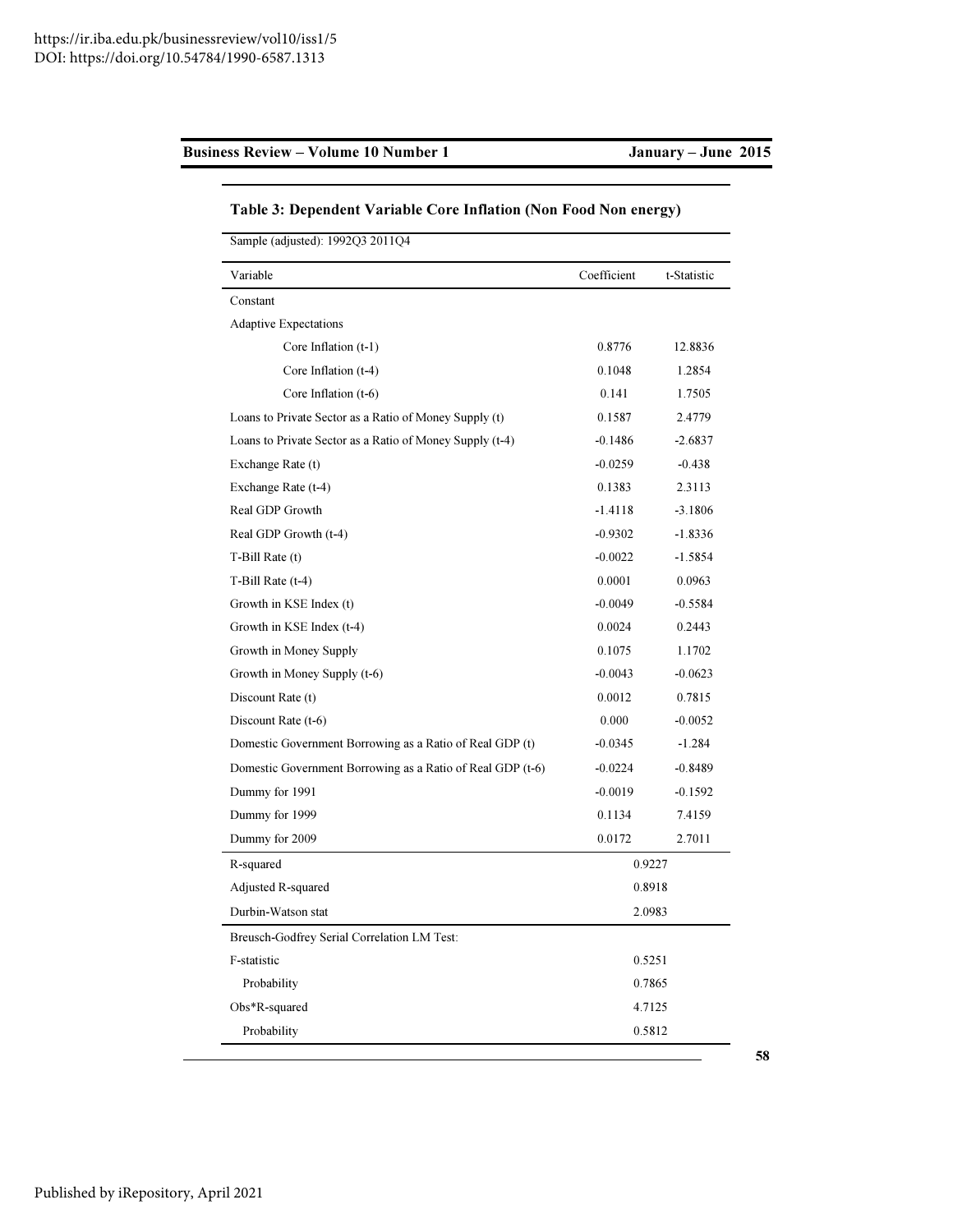